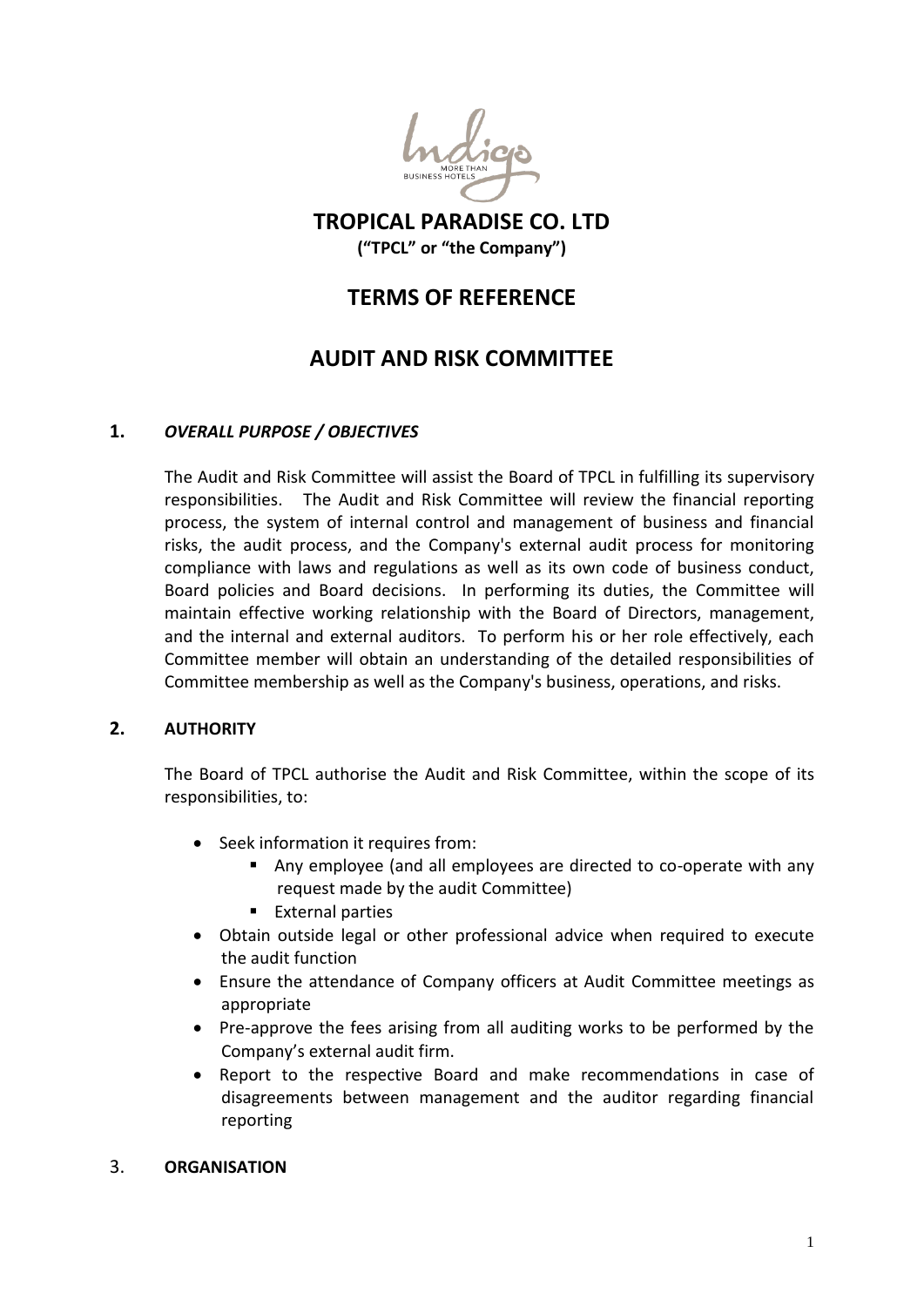## **Membership**

- 3.1 The Audit and Risk Committee will comprise four members, nominated by the Board of TPCL, of which two will be non-executive Directors
- 3.2 All members of the Committee shall have a working familiarity with basic finance and accounting practices, and at least one member of the Committee shall have accounting or related financial management expertise.
- 3.3 Each member should be capable of making a valuable contribution to the Committee
- 3.4 At least two members should be independent of management
- 3.5 The chairman of the Audit and Risk Committee will be nominated by the Board of TPCL from time to time and should be a non executive and independent director, but shall not be the chairman of the Board of Directors of TPCL.
- 3.6 The Chairman and members will be appointed for a two year term of office.
- 3.7 A quorum for any meeting will be three members.
- 3.8 The secretary of the Audit and Risk Committee shall be nominated by the Board of TPCL

## **Attendance of Meetings**

- 3.9 The Audit and Risk Committee may invite such other persons (e.g. the CEO, General Manager, financial manager, head of internal audit, etc.) to its meetings, as it deems necessary
- 3.10 The internal and external auditors should be invited to make presentations to the audit Committee as appropriate
- 3.11 Meetings shall be held not less than twice a year. Special meetings may be convened as required. Internal auditors or the external auditors may ask for a meeting to be convened if they consider that it is necessary
- 3.12 Minutes of the proceedings of all meetings will be compiled. The secretary will communicate minutes of meetings to the Committee members, management and internal auditors
- 3.13 Committee members have fiduciary duties to disclose any conflict of interest in a particular matter being discussed.

## 4. **ROLES AND RESPONSIBILITIES**

The Audit and Risk Committee will:

## **Internal Control**

- 4.1 Evaluate whether management is setting the appropriate "control culture" by communicating the importance of internal control and ensuring that all employees have an understanding of their roles and responsibilities
- 4.2 Consider how management is held to account for the security of computer systems and applications, and the contingency plans for processing financial information in the event of a systems breakdown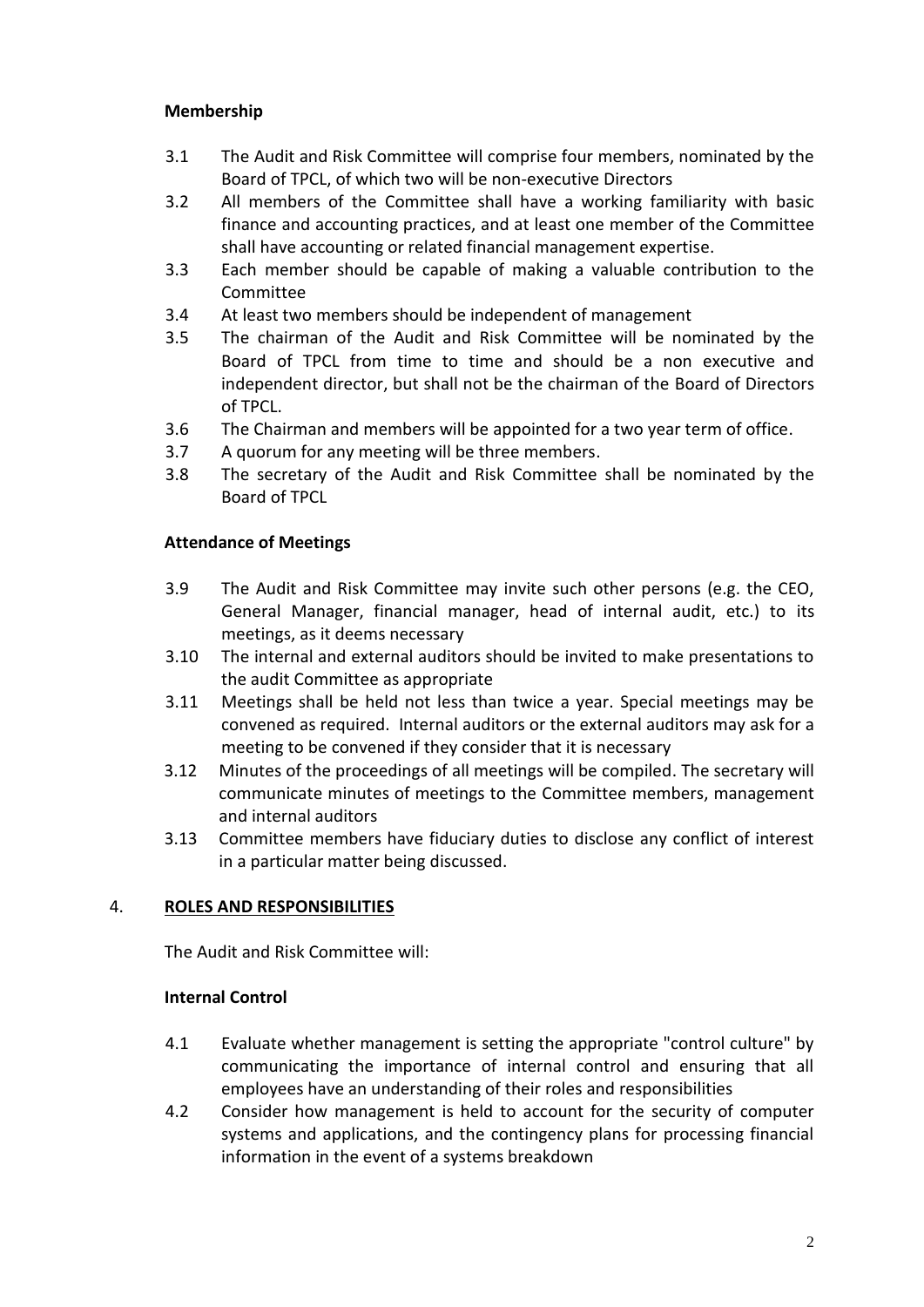- 4.3 Gain an understanding of whether internal control recommendations made by internal and external auditors have been implemented by management.
- 4.4 Report on the effectiveness of internal control to the Board of Directors of TPCL.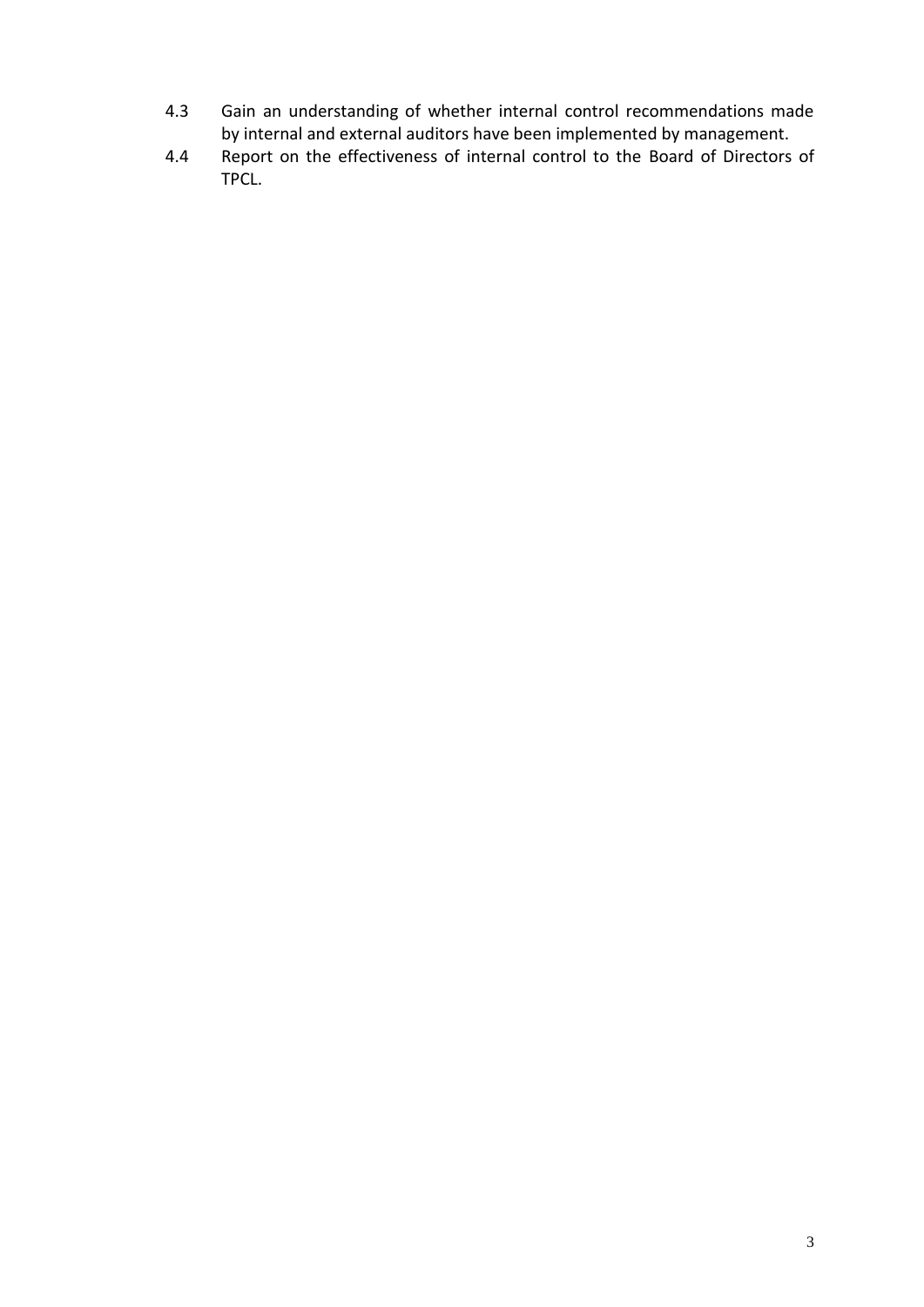## **Financial Reporting**

## a. General

- 4.5 Gain an understanding of the current areas of greatest financial risk and how management of TPCL are managing these effectively.
- 4.6 Review with the internal and external auditors any fraud, illegal acts, deficiencies in internal control or other similar issues and evaluate corrective actions taken.
- 4.7 Review significant accounting and reporting issues, including recent professional and regulatory pronouncements, and understand their impact on the financial statements of TPCL.
- 4.8 Ask management and the internal and external auditors about significant risks and exposures and the plans to minimise such risks
- 4.9 Review any legal matters which could significantly impact the financial statements of TPCL.

#### b. Annual Consolidated Financial Statements

- 4.10 Review the annual consolidated audited financial statements and determine whether they are complete and consistent with the information known to Committee members, assess whether the financial statements have been prepared according to the International Financial Reporting Standards.
- 4.11 Obtain explanations from management and internal and external auditors whenever
	- Actual financial results vary significantly from budgeted or projected results;
	- There are any actual or proposed changes in accounting or financial reporting practices;
	- There are any significant or unusual events or transactions.

## And make sure

- Changes in financial ratios and relationships in the financial statements are consistent with changes in the Company's operations and financing practices;
- International Financial Reporting Standards have been consistently applied;
- The Company's financial and operating controls are functioning effectively.
- 4.12 Pay particular attention to disclosures relating to complex transactions if any.
- 4.13 Focus on judgmental areas, for example those involving valuations of assets and liabilities, warranty, product or environmental liability, litigation reserves, and other commitments and contingencies.
- 4.14 Meet with management and the external auditors to review the financial statements and the results of the audit.
- 4.15 Review the other sections of the annual report before its release and consider whether the information is understandable and consistent with members' knowledge about the Company and its operations.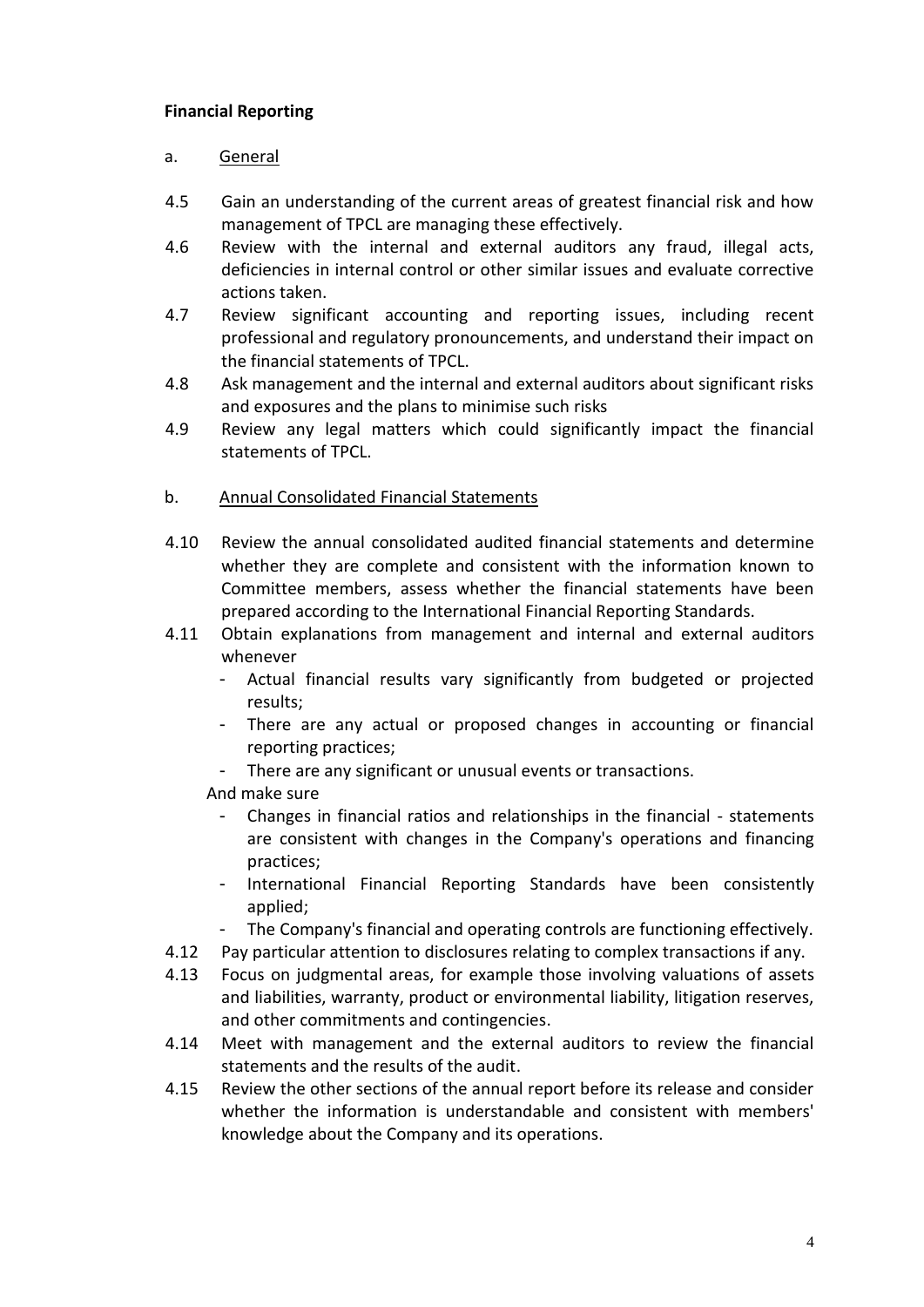## **c.** Quarterly unaudited financial statements

4.16 Review the quarterly unaudited financial statements and determine whether they are complete and consistent with the information known to Committee members, assess whether the quarterly financial statements have been prepared according to the International Financial Reporting Standards.

#### **Internal Audit**

- 4.17 Review the activities and organisational structure of the internal audit function and ensure no unjustified restrictions or limitations are made.
- 4.18 Assess the qualifications of internal audit personnel.
- 4.19 Discuss and validate scope of duties of the internal audit function on an annual basis and recommend their fees.
- 4.20 Meet separately with the head of internal audit to discuss any matters that the Committee or auditors believe should be discussed privately.
- 4.21 Ensure that significant findings and recommendations made by the internal auditors are received and discussed on a timely basis.
- 4.22 Ensure that management of TPCL respond to recommendations by internal auditors.

#### **External Audit**

- 4.23 Review the external auditors' proposed audit scope and approach and ensure no unjustified restrictions or limitations have been placed on the scope.
- 4.24 Review the performance of the external auditors.
- 4.25 Consider the independence of the external auditor, including reviewing the range of services provided in the context of all consulting services bought by the Company.
- 4.26 Make recommendations to the Board of TPCL regarding the appointment of the external auditors.
- 4.27 Ensure that significant findings and recommendations made by the external auditors are received and discussed on a timely basis.
- 4.28 Ensure that management of TPCL responds to recommendations by the external auditors.
- 4.29 Review and recommend to the Board of TPCL the fees and other compensation.

#### **Food Safety Audit**

- 4.30 Appraise the audit scope and approach of the internal food safety auditor.
- 4.31 Appraise the effectiveness of the internal food safety audit function.
- 4.32 Ensure that significant findings and recommendations made by food safety internal auditors are received and discussed at management level on a timely basis.
- 4.33 Ensure that management responds to recommendations.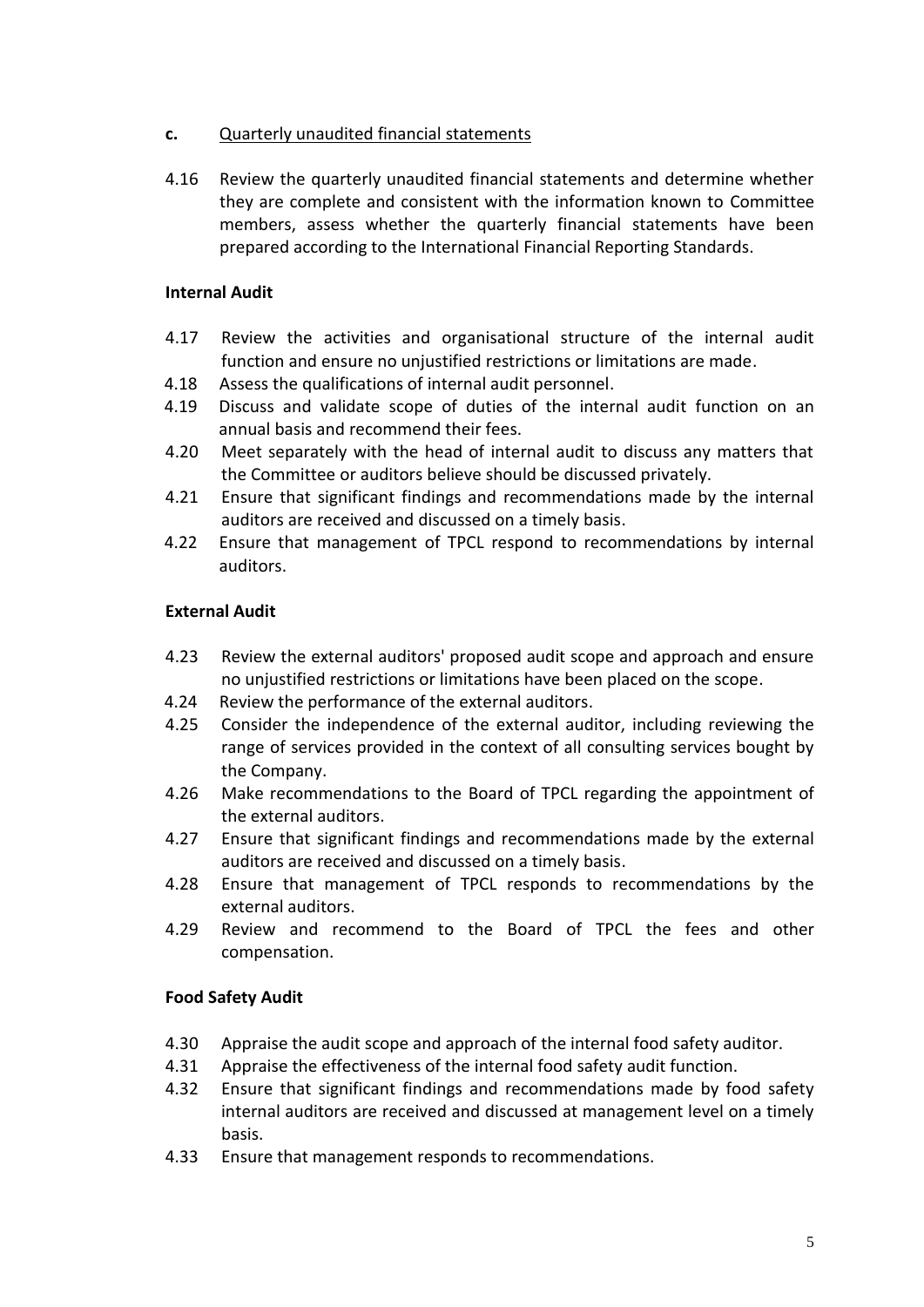#### **Risk Assessment**

- 4.34 Gain an understanding of the current areas of greatest business and financial risk and how management of TPCL are managing these effectively.
- 4.35 Review regularly the Risk register (prepared by management) of TPCL and ensure through internal audit reports that the risks are reviewed on a regular basis.
- 4.36 Review with management of TPCL and the internal and external auditors about significant risks and exposures and the plans to minimize such risks and ensure that risks identified are being monitored
- 4.37 The Audit and Risk Committee shall make use of generally recognized risk management and internal control models and frameworks in order to maintain a sound system of internal control and risk management to:
	- Safeguard the Company's assets and investments;
	- Support business objectives and sustainability;
	- Support business sustainability under normal as well as adverse operating conditions;
	- Behave responsibly towards all stakeholders having a legitimate interest in the Company; and
	- Review the adequacy of insurance coverage.

#### **Compliance with Financial Regulations**

- 4.38 Review the effectiveness of the system for monitoring compliance with financial regulations and the results of management's investigation and follow-up (including disciplinary action) of any fraudulent acts or noncompliance.
- 4.39 Obtain regular updates from management of TPCL and Company's legal counsel regarding compliance matters.
- 4.40 Be satisfied that all regulatory compliance matters have been considered in the preparation of the financial statements.
- 4.41 Review the findings of any examinations by regulatory agencies.

## **Compliance with the Code of Conduct, Policies and Decisions as set out by the Board of TPCL**

- 4.42 Ensure that the Code of Conduct, policy and decisions are in writing and that arrangements are made for all Board members of TPCL (and management where appropriate) to be aware of it
- 4.43 Obtain regular updates from management of TPCL regarding compliance

## **Reporting Responsibilities**

- 4.44 Regularly update the Board of TPCL about Committee activities and make appropriate recommendations.
- 4.45 Ensure the Board of TPCL are aware of matters which may significantly impact the financial condition or affairs of the business.